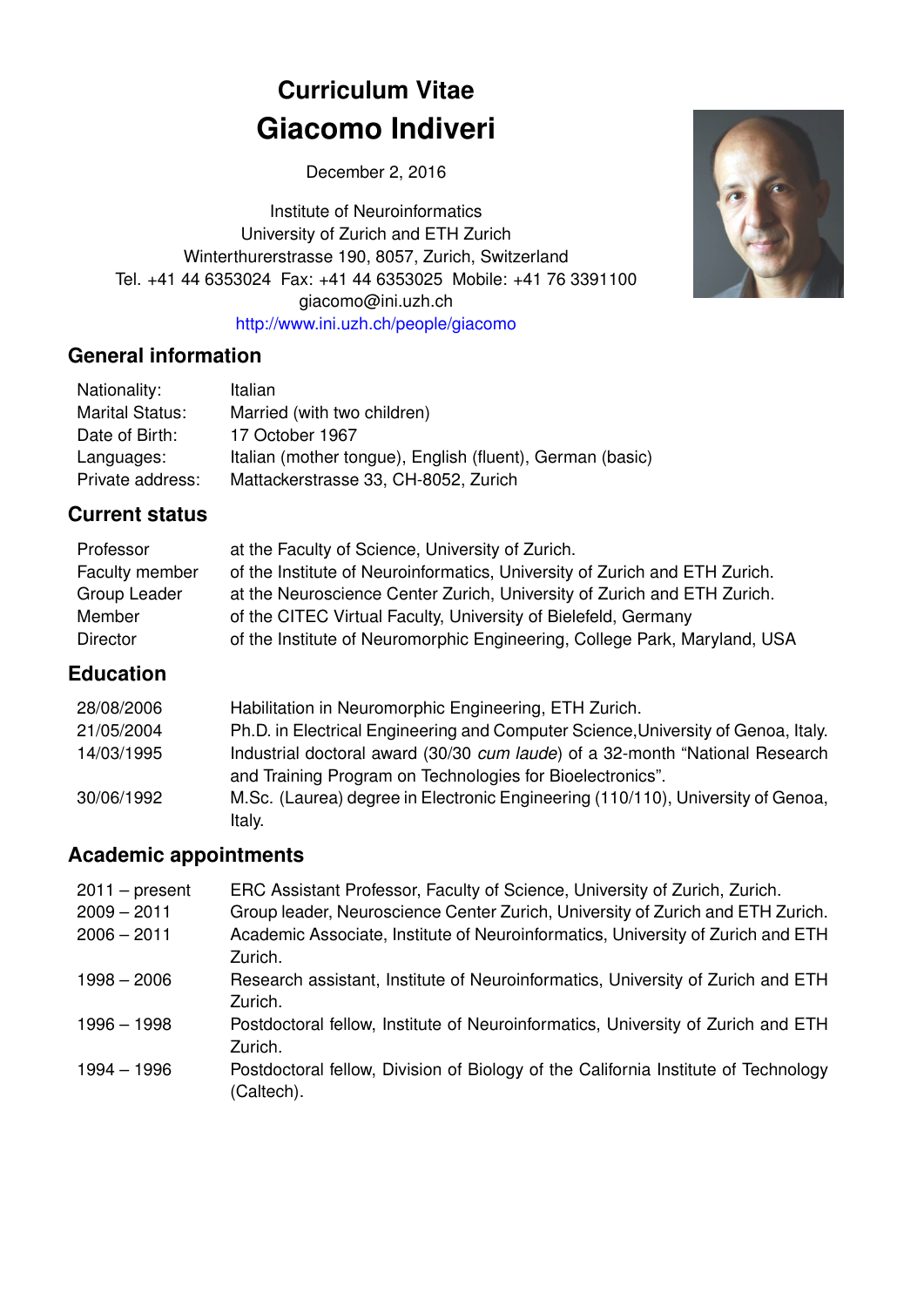## **Teaching**

| $2014 - present$<br>$2008 - present$<br>$2007 - present$ | Teacher of the UZH "Readings in Neuroinformatics" course (fall semester).<br>Teacher of the INI "Journal Club" course (spring and fall semester)<br>Co-teacher of the UZH/ETH Zurich courses "Neuromorphic Engineering I" (fall<br>semester) and "Neuromorphic Engineering II" (spring semester). |
|----------------------------------------------------------|---------------------------------------------------------------------------------------------------------------------------------------------------------------------------------------------------------------------------------------------------------------------------------------------------|
| $2007 - 2014$                                            | Co-teacher of the UZH/ETH "Insights Into Neuroinformatics" block-course (fall<br>semester).                                                                                                                                                                                                       |
| 2005                                                     | Course on "Neuromorphic Analog VLSI Systems" at the International Winter<br>School in Humanoid Robotics, KAIST, Daejeon, Korea, January 2005.                                                                                                                                                     |
| 2003-2004                                                | Private lecturer appointment for the "Corso di Microlettronica e ingegneria neu-<br>romorfa" class, at the Engineering Faculty of the University of Genoa.                                                                                                                                        |
| 2002-2003                                                | Private lecturer appointment for the "Neuromorphic VLSI circuits for implement-<br>ing Sensory/Perceptive Systems" course at the Engineering Faculty of the Uni-<br>versity of Genoa.                                                                                                             |
| 1996-1998                                                | Invited lecturer for the "Models of perceptive systems" course at the Engineering<br>Faculty of the University of Genoa.                                                                                                                                                                          |

# **Mentoring**

| 2000 - present |  | 15 MsC students, 22 PhD students, 8 PostDocs |  |
|----------------|--|----------------------------------------------|--|
|----------------|--|----------------------------------------------|--|

### **Academic services**

#### **Organization of international workshops**

| $2007 - present$ | Workshops toward Cognitive Neuromorphic Engineering, Sardinia, Italy.        |
|------------------|------------------------------------------------------------------------------|
| $2015 - 2016$    | MemoCIS Training School on "Memristors - Devices, Models, Circuits, Systems  |
|                  | and Applications", Sardinia, Italy.                                          |
| $1998 - 2008$    | Workshops on Neuromorphic Engineering, Telluride (CO), USA.                  |
| 2004             | INI-EU Workshop Integration of neuromorphic systems for sensory-motor pro-   |
|                  | cessing, Zurich, Switzerland.                                                |
| 2003             | NIPS satellite workshop Computing With Spikes: Implementation of Biology and |
|                  | Theory, Vancouver, Canada.                                                   |
| 2002             | NIPS satellite workshop Neuromorphic Engineering in the Commercial World,    |
|                  | Vancouver, Canada.                                                           |
| 2001             | ESF Summer Symposium on Neural Computation and Neuroinformatics, Tri-        |
|                  | este, Italy                                                                  |

#### **Editorial and review appointments**

| $2010$ – present<br>$2008 - present$ | Chief editor of "Frontier in Neuromorphic Engineering".<br>Associate editor of "Cognitive Computation" (Springer). |
|--------------------------------------|--------------------------------------------------------------------------------------------------------------------|
| 2008                                 | Chair of the IEEE ISCAS Neural Systems and Applications Technical Commit-<br>tee.                                  |
| 2008                                 | Chair of the Neural Information Processing Systems Demo Track.                                                     |
| $2007 - present$                     | Associate editor of "Advances in Artificial Neural Systems" (Hindawi).                                             |
| $2007 - present$                     | Tecnical Committee member of IEEE Biomedical Circuits and Systems TC, IEEE                                         |
|                                      | Neural Systems and Applications TC, and IEEE Sensory Systems TC                                                    |
| $2007 - 2010$                        | Associate editor of the IEEE "Transactions on Neural Networks".                                                    |
| 2003                                 | Associate editor of the IEEE Transactions on Neural Networks Special Issue on                                      |
|                                      | Neural Networks Hardware Implementations.                                                                          |
| $2003 - present$                     | Review committee member of $>10$ international conferences, including IEEE                                         |
|                                      | ISCAS, IEEE BioCAS, NIPS, IJCNN and ICANN.                                                                         |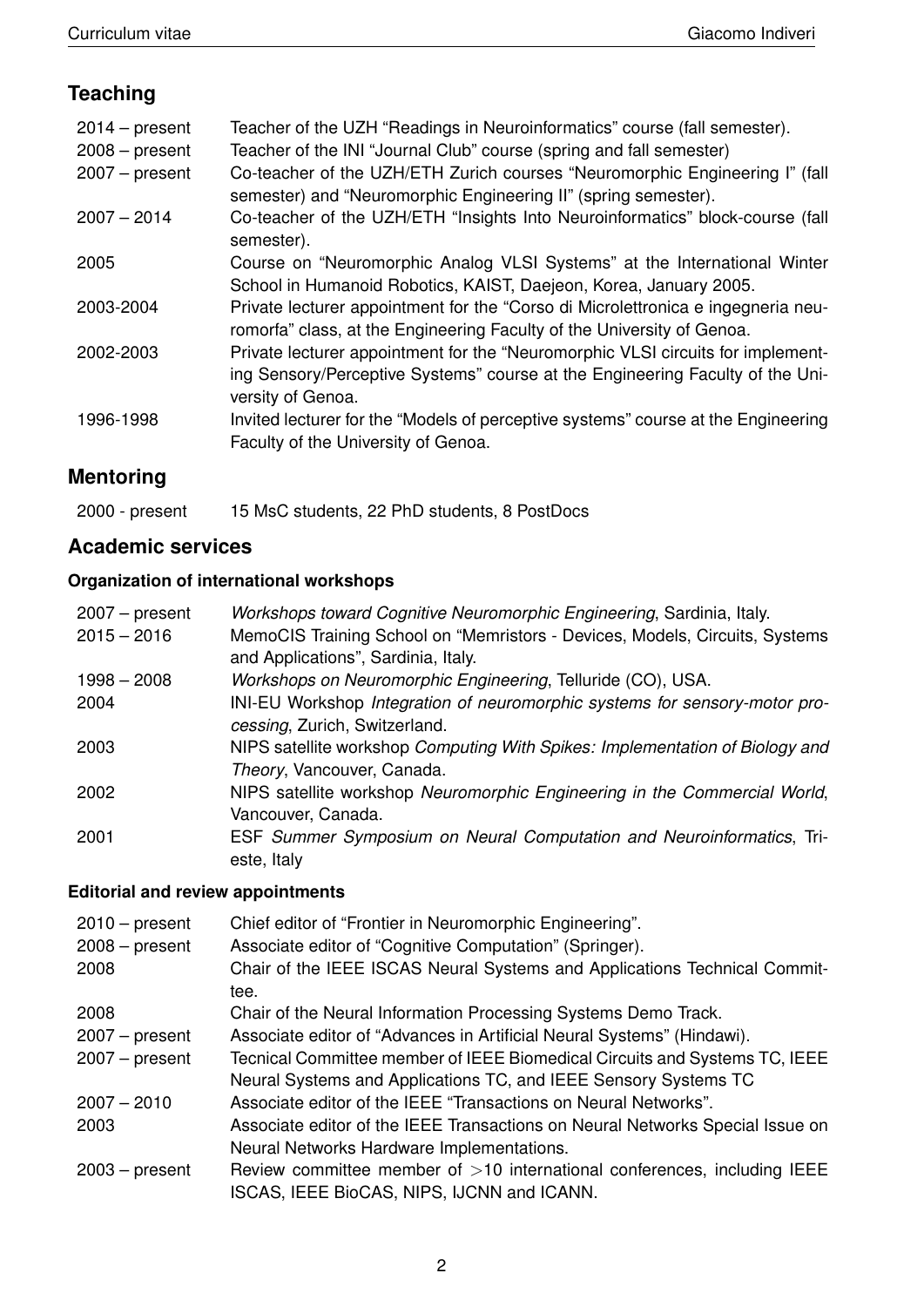### **Invited talks**

Over 60 invited talks and tutorial since 2000. The following are the invited talks since 2010:

- 2016 IEEE International Electron Devices Meeting (IEDM), San Francisco, CA, USA
- 2016 INCF Neuroinformatics Short course 2016, Reading, UK
- 2016 International Symposium on Neuromorphic Cognitive Computing and Robotics, Chengdu, China
- 2016 IEEE CEDA DESIGN AUTOMATION FUTURES WORKSHOP 2016, Menlo Park, CA, USA
- 2016 2016 Neuro-Inspired Computational Elements Workshop, Berkeley, CA, USA
- 2016 International Symposium on Quality Electronic Design (ISQED), Santa Clara, CA, USA
- 2015 IMEC Academy, Computing Cycle Neuromorphing computing two-day course, Leuven Belgium
- 2015 IEEE International Electron Devices Meeting (IEDM), Washington DC, USA
- 2015 INCF Neuroinformatics 2015 Congress, Cairns, Australia
- 2015 UZH Robotics and perception Group Seminar series, Zurich, Switzerlad
- 2015 DATE'15 Conference, 2nd International Workshop on Neuromorphic and Brain-Based Computing Systems, Grenoble, France
- 2015 University of Bielefeld CITEC Virtual Faculty Guest talk, Bielefeld, Germany
- 2014 IEEE Swiss CAS/ED Workshop 2014 on Memristive Devices and Neuromorphic Applications, Zurich, Switzerlad
- 2014 Bernstein Conference 2014, Satellite Workshop "Brain-like Computation in Hardware: Advances in Neuromorphic Engineering", Göttingen, Germany
- 2014 KTH Dean's Forum Workshop on Brain-Like Computing, Stockholm, Sweden
- 2014 Italian Institute of Technology Seminar Series, Genova, Italy
- 2014 IBM Research, Zurich, Switzerland
- 2014 University of Cyprus, Invited tutorial, Nicosia, Cyprus
- 2014 1st International Symposium on Neuromorphic and Nonlinear Engineering, Tokio, Japan
- 2014 CASFEST Circuits & Systems Society Forum on Emerging & Selected Topics, Melbourne, Australia
- 2014 MURI Winter school and Workshop: "Dynamics of Multifunction Brain Networks: Neuromorphic Engineering"
- 2013 Nano Saclay Nanoelectronics Workshop, Paris, France
- 2013 EU FET Seminar on Neuromorphics "Neuromorphic cognitive systems: Computers like brains?", Brussels, Belgium
- 2013 Joint US-EU workshop Cortical Processors, Heidelberg, Germany
- 2013 HIPEAC'13 Conference, Neuro-Inspired Accelerators for Computing (NIAC) workshop, Berlin, Germany
- 2013 ISCA20'13 Brain-Inspired Computing (BIC) workshop, Tel Aviv, Israel
- 2013 University of Bielefeld CITEC Seminar series, Bielefeld, Germany
- 2013 University of Kiel Colloquium series, Kiel, Germany
- 2012 ESSDERC-ESSCIRC 2012, Bordeaux, France
- 2012 NCEI'12 Neural Computing and Evolving Intelligence conference, Auckland, New Zealand
- 2012 Swiss Society for Neuroscience Annual Meeting 2012, Zurich, Switzerland
- 2011 Data Storage Institute A\*STAR, Singapore, Republic of Singapore
- 2011 University of Bielefeld CITEC Seminar series, Bielefeld, Germany
- 2011 WIRN 2011, Vietri, Italy.
- 2010 ISCAS'10 Tutorial lecture, Paris, France.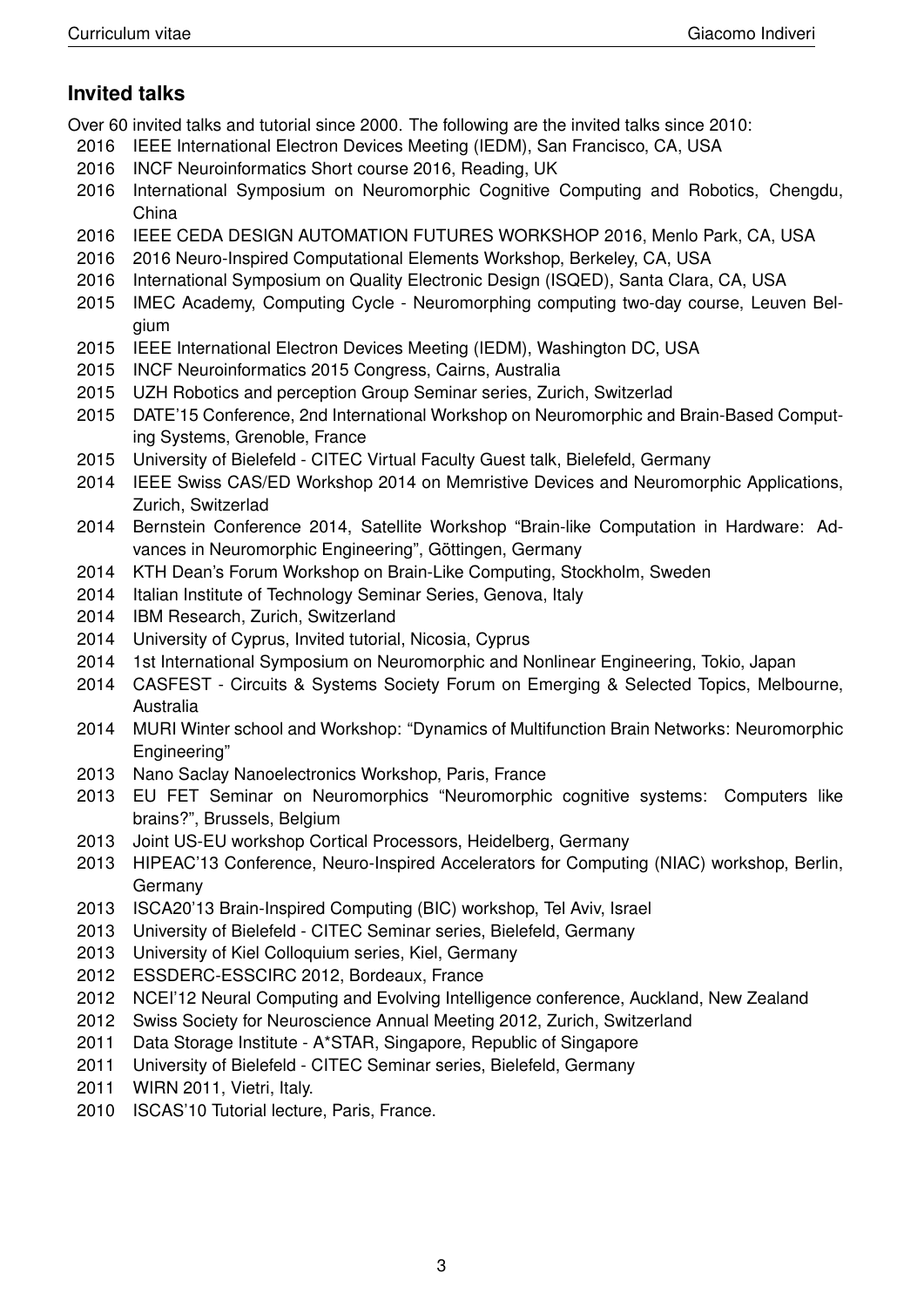### **Competitive grants, submitted and in preparation**

I am main co-ordinator of a Swiss NCCR competitive grant (UZH leading house) in very early stages of preparation. The call for this grant is expected to be in April 2017.

### **Competitive grants, awarded**

|                  | <b>NeuroAgents</b> ERC Consolidator Grant "Neuromorphic electronic agents: from sensory processing to                 |
|------------------|-----------------------------------------------------------------------------------------------------------------------|
|                  | autonomous cognitive behavior", 1'990'000 EUR                                                                         |
| <b>CResPace</b>  | EU H2020 FET Proactive Grant 732170, "Adaptive Bio-electronics for Chronic Car-                                       |
|                  | diorespiratory Disease", 2016-2021, 833'000 EUR                                                                       |
| <b>ECogNeT</b>   | EU H2020 MSCA Grant 707373, "Embodied Cognitive Neuromorphic Technology",                                             |
|                  | 2016-2018, 187'000 EUR                                                                                                |
|                  | NeuroPSense EU H2020 ERC POC Grant 713736, "Embedded Neuromorphic Sensory Processor",                                 |
|                  | 2016-2018, 150'000 EUR                                                                                                |
| $Neu$ RAM $3$    | EU H2020 ICT Grant 687299, "NEUral computing aRchitectures in Advanced Mono-                                          |
|                  | lithic 3D-VLSI nano-technologies", 2016-2019, 470'000 EUR                                                             |
| <b>CMOS-</b>     | SNFS Sinergia, "Hybrid CMOS/memristive neuromorphic systems for data analytics",                                      |
| memristors       | 2015-2018, 477'085 CHF                                                                                                |
| <b>NPP</b>       | Samsung industrial grant, "Neuromorphic processor project", (coordinator: Tobi Del-                                   |
|                  | bruck), 2015-2018, 525'000 USD.                                                                                       |
| <b>NeuroP</b>    | EU FP7 ERC Grant 257219, "Neuromorphic processors: event-based VLSI models of                                         |
|                  | cortical circuits for brain-inspired computation", 2011-2017, 1'494'023 EUR.                                          |
| <b>RAMP</b>      | EU FP7 FET Open Grant 612058, "Real neurons-nanoelectronics Architecture with                                         |
|                  | Memristive Plasticity", 2013-2016, 298'952 EUR                                                                        |
| <b>SpikeComp</b> | SNSF Grant 138798, "Spike-based computation and learning in distributed neuromor-                                     |
|                  | phic systems", 2013-2016, 335'800 CHF.                                                                                |
| <b>SI-CODE</b>   | EU FP7 FET Open Grant 284553, "Towards new Brain-Machine Interfaces: state-                                           |
|                  | dependent information coding", 2012-2015, 440'574 EUR                                                                 |
| <b>PNEUMA</b>    | SNSF CHIST-ERA Grant 138798, "Plasticity in NEUral Memristive Architectures", 2011-                                   |
|                  | 2013, 310'000 EUR.                                                                                                    |
| <b>CSN-II</b>    | EU FP7 CA Grant 601167, "Convergent Science Network of Biomimetics and Neu-<br>roTechnology", 2012-2015, 950'000 EUR. |
| <b>CSN</b>       | EU FP7 CA Grant 248986, "Convergent Science Network of biomimetic and biohybrid                                       |
|                  | systems", 2009-2012, 52'000 EUR.                                                                                      |
| eMorph           | EU FP7 FET Grant 231467, "Event-Driven Morphological Computation for Embodied                                         |
|                  | Systems", 2009-2012, 257'240 EUR.                                                                                     |
| <b>SCANDLE</b>   | EU FP7 FET Grant 231168, "acoustic SCene ANalysis for Detecting Living Entities",                                     |
|                  | 2009-2012, 561'480 EUR.                                                                                               |
| nAttention       | SNSF Grant 121713, "Neuromorphic Attention", 2009-2012, 109'367 EUR.                                                  |
| <b>SoundRec</b>  | SNSF Grant 119973, "Real-time sound recognition using neuromorphic VLSI", 2009-                                       |
|                  | 2012, 212'864 EUR.                                                                                                    |
| <b>ARIADNA</b>   | European Space Agency (ESA) Ariadna study 08/6303, "Neuromorphic computation of                                       |
|                  | optic flow data", 2010, 28'960 EUR.                                                                                   |
| <b>STDPVLSI</b>  | ETH (TH-Gesuch) Grant 2533 "Spike-based learning in mixed analog-digital VLSI net-                                    |
|                  | works of integrate and fire neurons", 2004-2007.                                                                      |
| <b>ALAVLSI</b>   | EU FP5 Grant #IST-2001-38099 "Attend-to-learn and learn-to-attend with neuromor-                                      |
|                  | phic, analogue VLSI (ALAVLSI)", 2001-2005.                                                                            |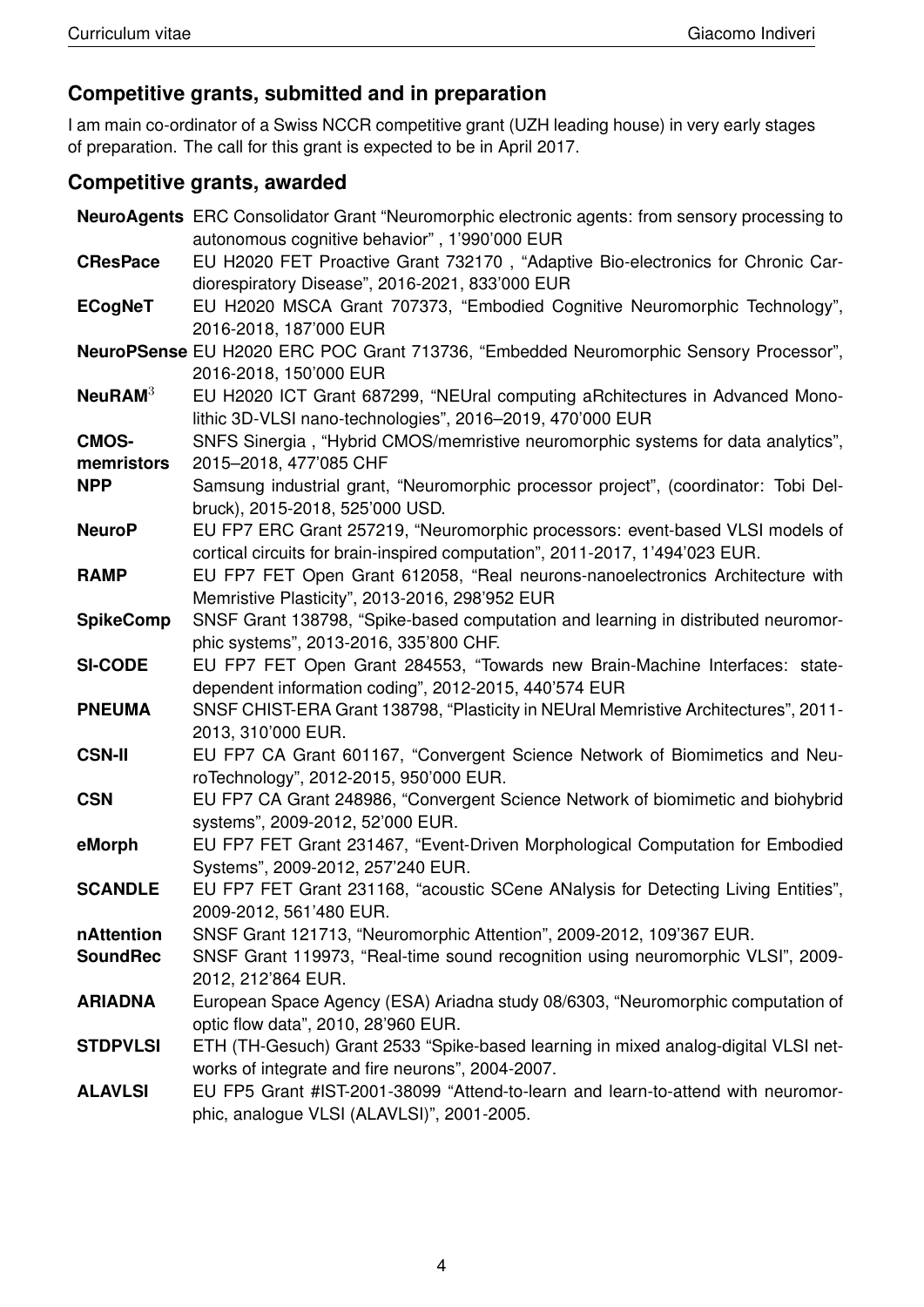#### **Non-competitive grants, awarded**

- **IEEE** IEEE CASS Major Projects/Initiatives Grant, for the 2009 CapoCaccia Workshop toward Cognitive Neuromorphic Engineering (one year workshop support, principal investigator), 2009, \$4000.
- **Telluride** US NSF Grant #NSF03-041 "Annual workshop on Neuromorphic Engineering" (5 year workshop support, coordinated by R. Etienne-Cummings, University of Maryland, College Park, USA), 2004-2009.

#### **Publications and bibliometrics**

As of February 2016, Indiveri submitted one patent, co-authored 2 books, wrote 14 chapters in edited books, and published 145 papers in peer reviewed journals and peer-reviewed conferences.

#### **Google scholar metrics as of 02.12.2016**

- Google scholar profile: <http://scholar.google.ch/citations?user=kdHjCAMAAA>
- h-index:34
- i10-index: 79
- citations: 4498

In October 2013 the h-index was 24, in October 2014 it was 28, and in October 2015 it was 31. Figure [1](#page-4-0) shows how the number of citations per year, obtained from Google scholar.



<span id="page-4-0"></span>Figure 1: Number of citations per year, as of 02.12.2016.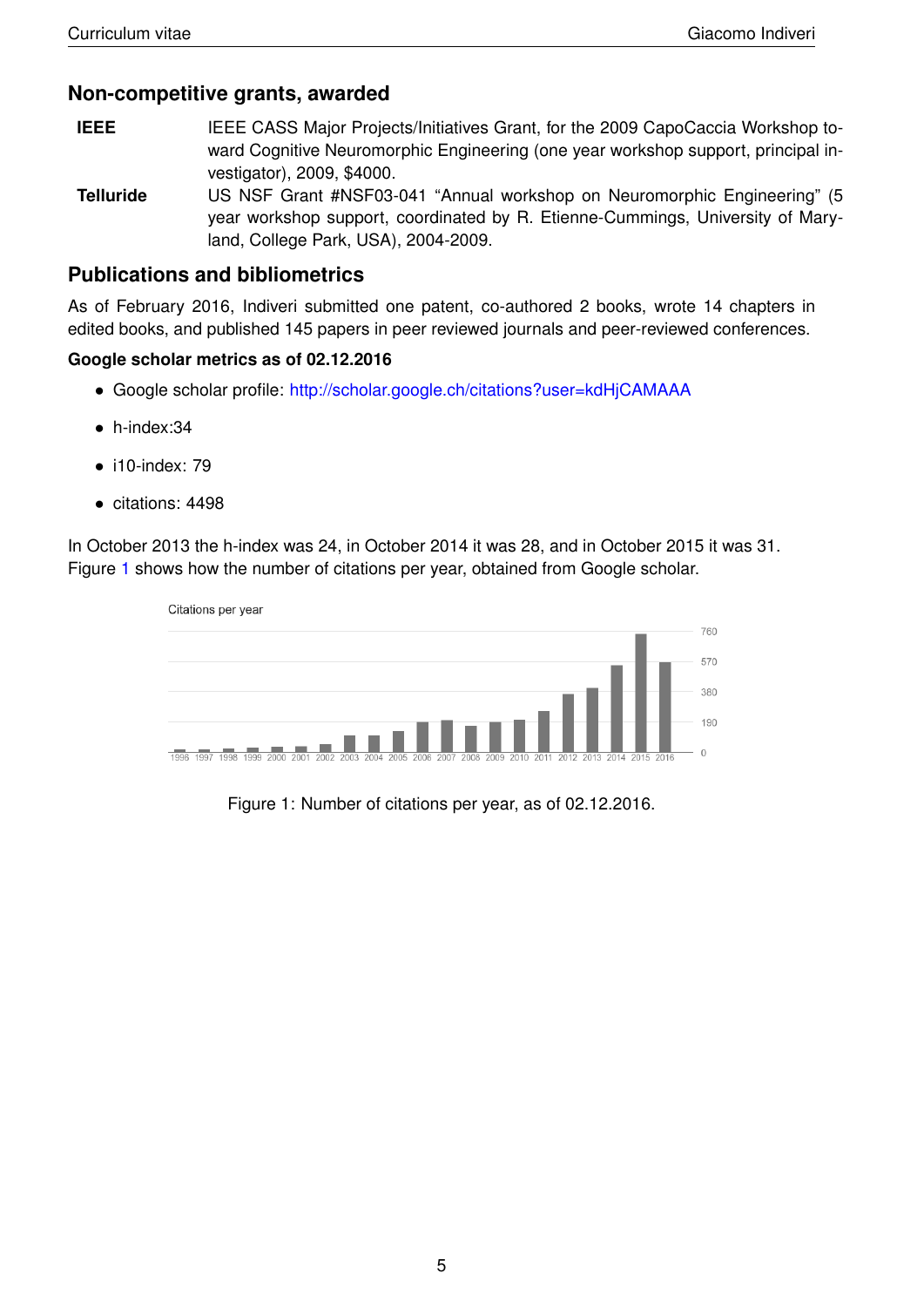### **Giacomo Indiveri's publications**

### **Books**

- [1] S.-C. Liu, T. Delbruck, G. Indiveri, A. Whatley, and R. Douglas. *Event-based neuromorphic systems*. Wiley, 2014.
- [2] S.-C. Liu, J. Kramer, G. Indiveri, T. Delbruck, and R.J. Douglas. *Analog VLSI:Circuits and Principles*. MIT Press, 2002.

### **Chapters in books**

- [1] G. Indiveri, E. Linn, and S. Ambrogio. *Resistive Switching: From Fundamentals of Nanoionic Redox Processes to Memristive Device Applications*, chapter ReRAM-Based Neuromorphic Computing, pages 715–735. Wiley-VCH Verlag GmbH & Co. KGaA, Weinheim, Germany, 2016.
- [2] G. Indiveri. *Handbook of Computational Intelligence*, chapter 38, pages 715–723. Springer-Verlag, Berlin, Heidelberg, 2015.
- [3] G. Indiveri and R.J. Douglas. *Encyclopedia of Computational Neuroscience: SpringerReference*, chapter Neuromorphic Cognition. Springer-Verlag, Berlin Heidelberg, 2014.
- [4] G. Indiveri. *Principles of Neural Coding*, chapter Coding in Neuromorphic VLSI Networks. CRC Press, 2013.
- [5] C. Bartolozzi and G. Indiveri. *Treccani Cervello Mente Psiche*, chapter Organi Sensoriali Artificiali, pages 520–523. Istituto della Enciclopedia Italiana fondata da Giovanni Treccani, 2010.
- [6] G. Indiveri, S.-C. Liu, T. Delbruck, and R.J. Douglas. *New Encyclopedia of Neuroscience*, chapter Neuromorphyc Systems, pages 512–528. Elsevier, 2008.
- [7] G. Indiveri and R.J. Douglas. *Handbook on "Nano- and Molecular Electronics"*, chapter Neuromorphic Networks of Spiking Neurons, pages 10–1–10–9. CRC Press, 2007.
- [8] G. Indiveri. *Neurobiology of Attention*, chapter Neuromorphic Selective Attention Systems, pages 633–637. Elsevier, 2005.
- [9] G. Indiveri. *Smart Adaptive Systems in Silicon*, chapter Neuromorphic Engineering, pages 67–84. Kluwer Academic Publishers, 2004.
- [10] D. Ben Dayan Rubin, E. Chicca, and G. Indiveri. Characterizing the firing proprieties of an adaptive analog VLSI neuron. In Masayuki Murata Auke Jan Ijspeert and Naoki Wakamiya, editors, *Biologically Inspired Approaches to Advanced Information Technology First International Workshop, BioADIT 2004, Lausanne, Switzerland, January 29-30, 2004, Revised Selected Pa*, volume 3141/2004 of *LCNS*, pages 189–200. Springer-Verlag Heidelberg, 2004.
- [11] G. Indiveri, C. Rasche, and R.J. Douglas. Neuromorphic sensory processing using analog very large-scale integration. In D. Baltimore, R. Dulbecco, F. Jacob, and R. Levi-Montalcini, editors, *Frontiers of Life*. Academic Press, San Diego, CA, 2001.
- [12] G. Indiveri, C. Rasche, and R.J. Douglas. *Frontiere della Vita*, volume III of *Sistemi Intelligenti*, chapter Elaborazione Neuromorfa dei Segnali Sensoriali con Circuiti VLSI Analogici. Istituto della Enciclopedia Italiana, 1999.
- [13] G. Indiveri. Analog VLSI model of locust DCMD neuron for computation of object approach. In L.S. Smith and A. Hamilton, editors, *Neuromorphic Systems. Engineering Silicon from Neurobiology*, volume 10 of *Progress in Neural Processing*, pages 47–60. World Scientific, 1998.
- [14] G. Indiveri. Winner-take-all networks with lateral excitation. In T.S. Lande, editor, *Neuromorphic Systems Engineering*, pages 367–380. Kluwer Academic, Norwell, MA, 1998.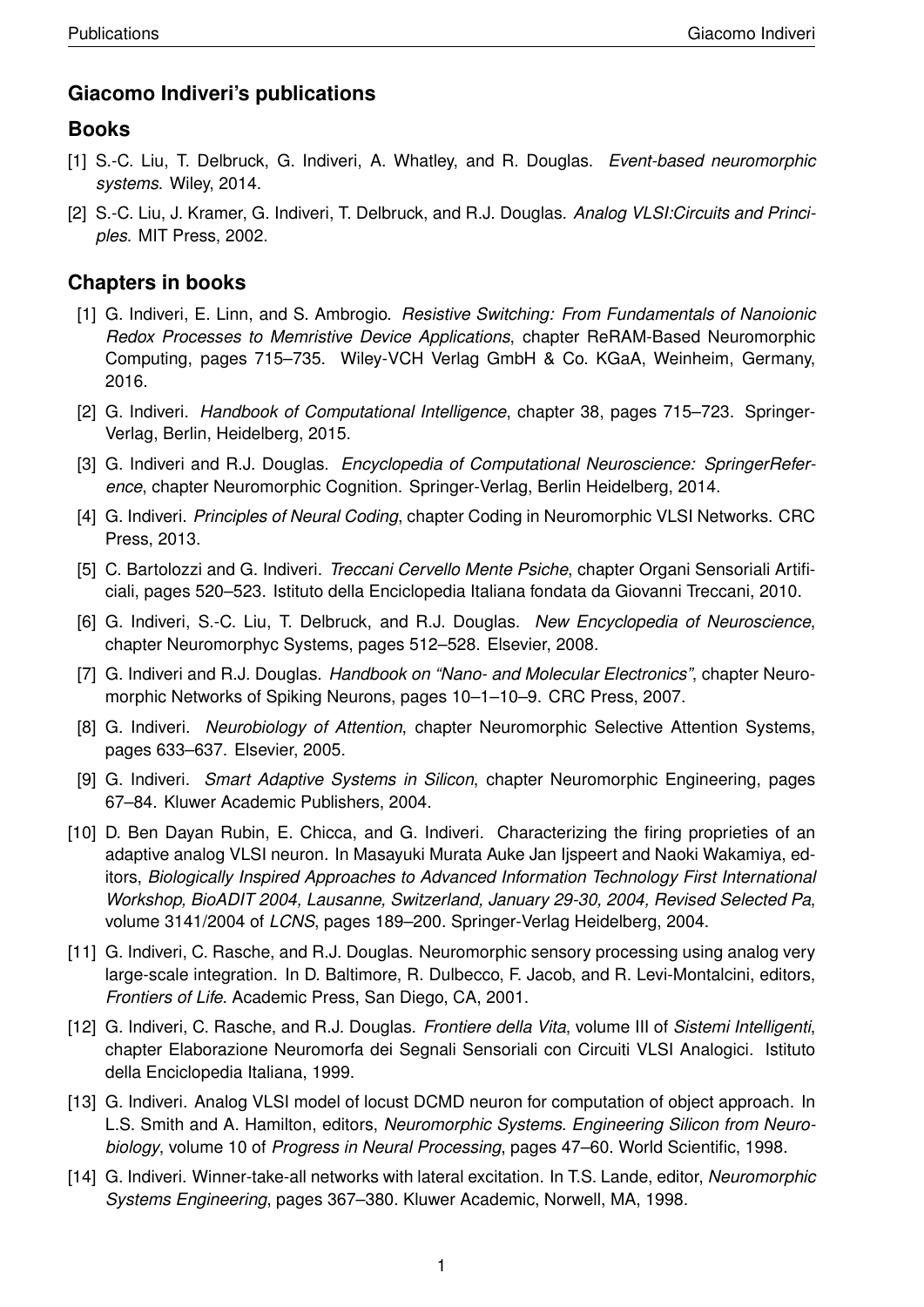### **Journal papers**

- [1] R. Berdan, E. Vasilaki, A. Khiat, G. Indiveri, A. Serb, and T. Prodromakis. Emulating short-term synaptic dynamics with memristive devices. *Scientific Reports*, 6(18639):1–9, 2016.
- [2] Hesham Mostafa, L. K. Müller, and Giacomo Indiveri. Rhythmic inhibition allows neural networks to search for maximally consistent states. *Neural Computation*, 27:2510–2547, 2015.
- [3] Hesham Mostafa, L. K. Müller, and Giacomo Indiveri. An event-based architecture for solving constraint satisfaction problems. *Nature Communications*, 6:1–10, 2015.
- [4] Hesham Mostafa, Ali Khiat, Alexander Serb, Christian G Mayr, Giacomo Indiveri, and Themis Prodromakis. Implementation of a spike-based perceptron learning rule using TiO2x memristors. *Frontiers in Neuroscience*, 9(357), 2015.
- [5] F. Corradi and G. Indiveri. A neuromorphic event-based neural recording system for smart brain-machine-interfaces. *Biomedical Circuits and Systems, IEEE Transactions on*, 9(5):699– 709, 2015.
- [6] G. Indiveri and S.-C. Liu. Memory and information processing in neuromorphic systems. *Proceedings of the IEEE*, 103(8):1379–1397, 2015.
- [7] Ning Qiao, Hesham Mostafa, Federico Corradi, Marc Osswald, Fabio Stefanini, Dora Sumislawska, and Giacomo Indiveri. A re-configurable on-line learning spiking neuromorphic processor comprising 256 neurons and 128k synapses. *Frontiers in Neuroscience*, 9(141), 2015.
- [8] Mostafa Rahimi Azghadi, Saber Moradi, Daniel B Fasnacht, Mehmet Sirin Ozdas, and Giacomo Indiveri. Programmable spike-timing-dependent plasticity learning circuits in neuromorphic VLSI architectures. *ACM Journal on Emerging Technologies in Computing Systems (JETC)*, 12(2):17:1–17:18, 2015.
- [9] K. Papadimitriou, S.-C. Liu, G. Indiveri, and E.M. Drakakis. Neuromorphic log-domain silicon synapse circuits obey bernoulli dynamics: A unifying tutorial analysis. *Frontiers in Neuroscience*, 8(428), 2014.
- [10] E. Chicca, F. Stefanini, C. Bartolozzi, and G. Indiveri. Neuromorphic electronic circuits for building autonomous cognitive systems. *Proceedings of the IEEE*, 102(9):1367–1388, Sep 2014.
- [11] M. Rahimi Azghadi, N. Iannella, S. Al-Sarawi, G. Indiveri, and D. Abbott. Spike-based synaptic plasticity in silicon: Design, implementation, application, and challenges. *Proceedings of the IEEE*, 102(5):717–737, May 2014.
- [12] F. Corradi, D. Zambrano, M. Raglianti, G. Passetti, C. Laschi, and G. Indiveri. Towards a neuromorphic vestibular system. *Biomedical Circuits and Systems, IEEE Transactions on*, 8(5):669– 680, Oct 2014.
- [13] Hesham Mostafa and Giacomo Indiveri. Sequential activity in asymmetrically coupled winnertake-all circuits. *Neural Computation*, 26(9):1973–2004, 2014.
- [14] F. Stefanini, S. Sheik, E. Neftci, and G. Indiveri. Pyncs: a microkernel for high-level definition and configuration of neuromorphic electronic systems. *Frontiers in Neuroinformatics*, 8(73), 2014.
- [15] J. Binas, U. Rutishauser, G. Indiveri, and M. Pfeiffer. Learning and stabilization of winner-takeall dynamics through interacting excitatory and inhibitory plasticity. *Frontiers in Computational Neuroscience*, 8, 2014.
- [16] F. Sandin, A.I. Khan, A.G. Dyer, A.H.M. Amin, G. Indiveri, E. Chicca, and E. Osipov. Concept learning in neuromorphic vision systems: What can we learn from insects? *Journal of Software Engineering and Applications*, 7:387–395, Apr. 2014.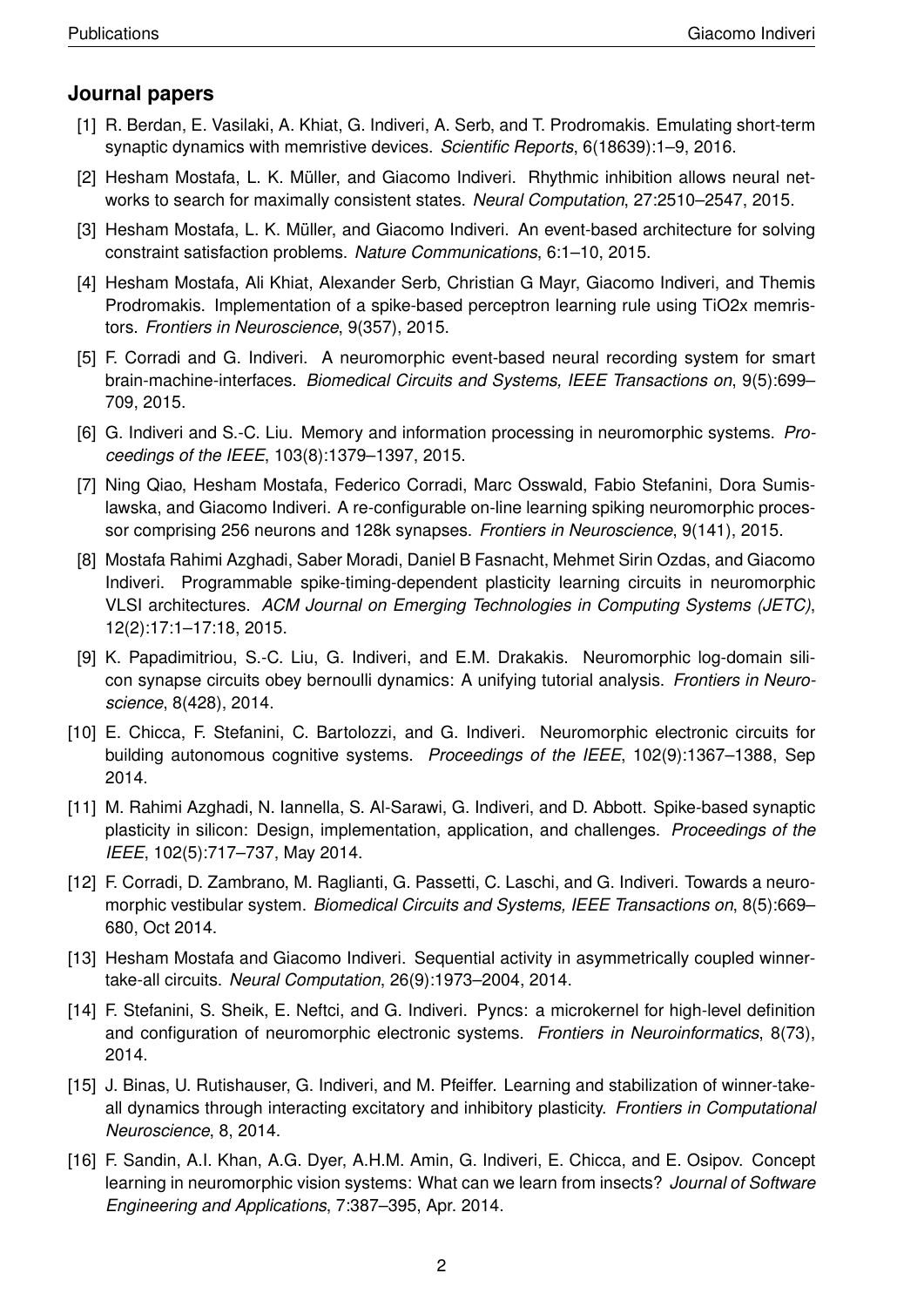- [17] N.K. Mandloi, G. Indiveri, and C. Bartolozzi. Compact analog temporal edge detector circuit with programmable adaptive threshold for neuromorphic vision sensors. *Circuits and Systems I: Regular Papers, IEEE Transactions on*, PP(99):1–11, 2014.
- [18] S. Moradi and G. Indiveri. An event-based neural network architecture with an asynchronous programmable synaptic memory. *Biomedical Circuits and Systems, IEEE Transactions on*, 8(1):98–107, February 2014.
- [19] M. Coath, S. Sheik, E. Chicca, G. Indiveri, S.L. Denham, and T. Wennekers. A robust sound perception model suitable for neuromorphic implementation. *Frontiers in Neuroscience*, 7, 2013.
- [20] E. Neftci, J. Binas, U. Rutishauser, E. Chicca, G. Indiveri, and R. Douglas. Synthesizing cognition in neuromorphic electronic systems. *Proceedings of the National Academy of Sciences*, 110(37):E3468–E3476, 2013.
- [21] G. Indiveri, B. Linares-Barranco, R. Legenstein, G. Deligeorgis, and T. Prodromakis. Integration of nanoscale memristor synapses in neuromorphic computing architectures. *Nanotechnology*, 24(38):384010, 2013.
- [22] T. Serrano-Gotarredona, T. Masquelier, T. Prodromakis, G. Indiveri, and B. Linares-Barranco. STDP and STDP variations with memristors for spiking neuromorphic learning systems. *Frontiers in Neuroscience*, 7(2), 2013.
- [23] N. Kasabov, K. Dhoble, N. Nuntalid, and G. Indiveri. Dynamic evolving spiking neural networks for on-line spatio- and spectro-temporal pattern recognition. *Neural Networks*, 41:188–201, 2013.
- [24] E. Neftci, J. Binas, E. Chicca, G. Indiveri, and R. Douglas. Systematic construction of finite state automata using VLSI spiking neurons. In Tony Prescott, Nathan Lepora, Anna Mura, and Paul Verschure, editors, *Biomimetic and Biohybrid Systems*, volume 7375 of *Lecture Notes in Computer Science*, pages 382–383. Springer Berlin / Heidelberg, 2012.
- [25] S. Sheik, M. Coath, G. Indiveri, S.L. Denham, T. Wennekers, and E. Chicca. Emergent auditory feature tuning in a real-time neuromorphic VLSI system. *Frontiers in Neuroscience*, 6(17), 2012.
- [26] G. Indiveri and T.K. Horiuchi. Frontiers in neuromorphic engineering. *Frontiers in Neuroscience*, 5(118):1–2, 2011.
- [27] R. Mill, M. Coath, T. Wennekers, and S.L. Denham. Abstract stimulus-specific adaptation models. *Neural Computation*, 23:435–476, 2011.
- [28] E. Neftci, E. Chicca, G. Indiveri, and R.J. Douglas. A systematic method for configuring VLSI networks of spiking neurons. *Neural Computation*, 23(10):2457–2497, Oct. 2011.
- [29] G. Indiveri, B. Linares-Barranco, T.J. Hamilton, A. van Schaik, R. Etienne-Cummings, T. Delbruck, S.-C. Liu, P. Dudek, P. Hafliger, S. Renaud, J. Schemmel, G. Cauwenberghs, J. Arthur, ¨ K. Hynna, F. Folowosele, S. Saighi, T. Serrano-Gotarredona, J. Wijekoon, Y. Wang, and K. Boahen. Neuromorphic silicon neuron circuits. *Frontiers in Neuroscience*, 5:1–23, 2011.
- [30] G. Indiveri, E. Chicca, and R.J. Douglas. Artificial cognitive systems: From VLSI networks of spiking neurons to neuromorphic cognition. *Cognitive Computation*, 1:119–127, 2009.
- [31] S. Mitra, S. Fusi, and G. Indiveri. Real-time classification of complex patterns using spikebased learning in neuromorphic VLSI. *Biomedical Circuits and Systems, IEEE Transactions on*, 3(1):32–42, Feb. 2009.
- [32] C. Bartolozzi and G. Indiveri. Global scaling of synaptic efficacy: Homeostasis in silicon synapses. *Neurocomputing*, 72(4–6):726–731, Jan 2009.
- [33] C. Bartolozzi and G. Indiveri. Selective attention in multi-chip address-event systems. *Sensors*, 9(7):5076–5098, 2009.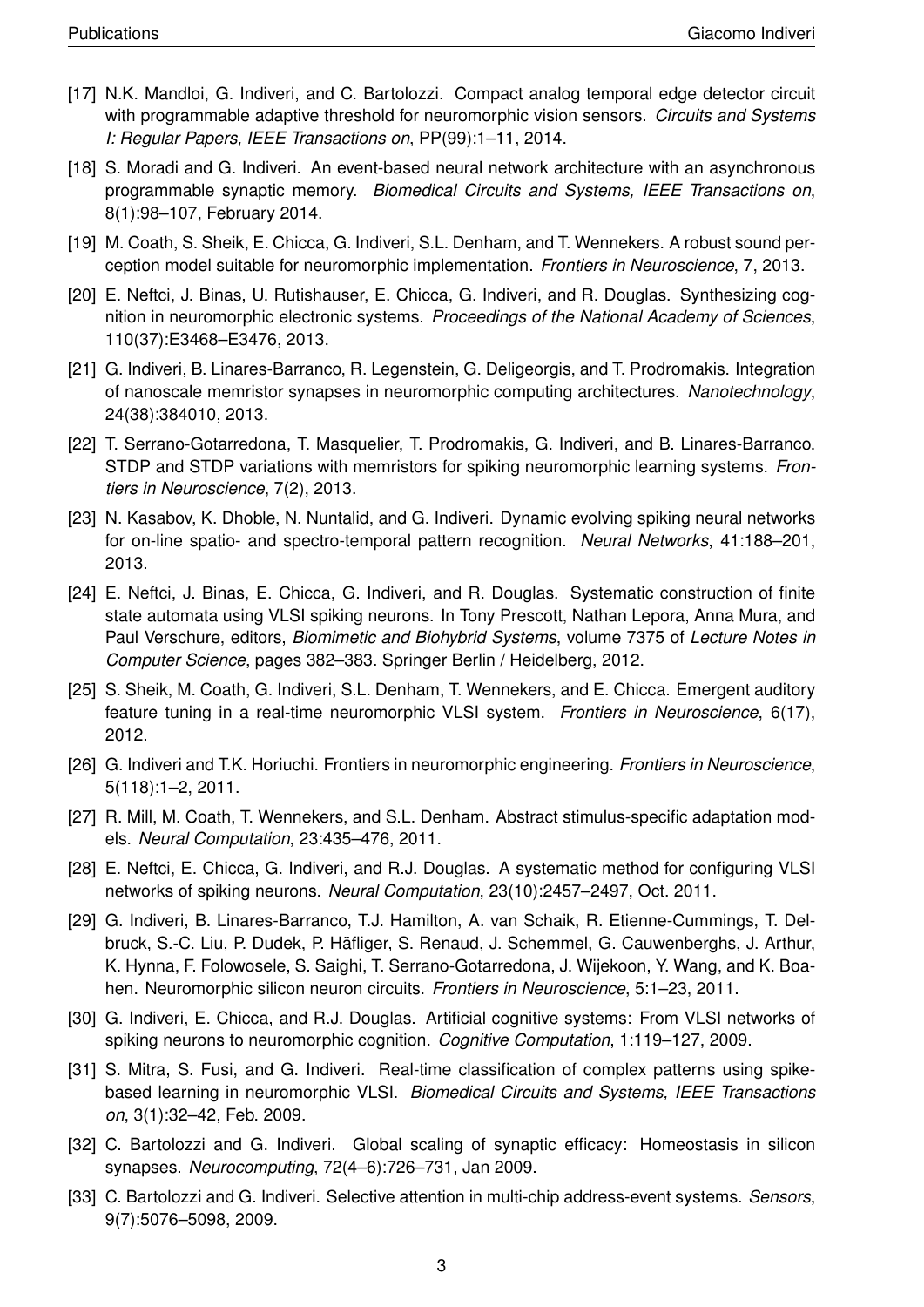- [34] G. Indiveri. Neuromorphic VLSI models of selective attention: from single chip vision sensors to multi-chip systems. *Sensors*, 8(9):5352–5375, 2008.
- [35] G. Indiveri. Synaptic plasticity and spike-based computation in VLSI networks of integrate-andfire neurons. *Neural Information Processing - Letters and Reviews*, 11(4–61):135–146, 2007.
- [36] C. Bartolozzi and G. Indiveri. Synaptic dynamics in analog VLSI. *Neural Computation*, 19(10):2581–2603, Oct 2007.
- [37] E. Chicca, A.M. Whatley, P. Lichtsteiner, V. Dante, T. Delbruck, P. Del Giudice, R.J. Douglas, and G. Indiveri. A multi-chip pulse-based neuromorphic infrastructure and its application to a model of orientation selectivity. *IEEE Transactions on Circuits and Systems I*, 5(54):981–993, 2007.
- [38] G. Indiveri, E. Chicca, and R.J. Douglas. A VLSI array of low-power spiking neurons and bistable synapses with spike–timing dependent plasticity. *IEEE Transactions on Neural Networks*, 17(1):211–221, Jan 2006.
- [39] C. Bartolozzi and G. Indiveri. Selective attention implemented with dynamic synapses and integrate-and-fire neurons. *NeuroComputing*, 69(16–18):1971–1976, 2006. Selected papers from the 1st International Conference on Brain Inspired Cognitive Systems (BICS 2004).
- [40] R. Reeve, B. Webb, A. Horchler, G. Indiveri, and R. Quinn. New technologies for testing a model of cricket phonotaxis on an outdoor robot platform. *Robotics and Autonomous Systems*, 51(1):41–54, 2005.
- [41] V. Becanovic, R. Hosseiny, and G. Indiveri. Robot soccer using optical analog VLSI sensors. *International Journal of Robotics and Automation*, 19(4):213–221, 2004.
- [42] L. Carota, G. Indiveri, and V. Dante. A software-hardware selective attention system. *Neurocomputing*, 58–60:647–653, Jun 2004.
- [43] G. Indiveri. A current-mode hysteretic winner-take-all network, with excitatory and inhibitory coupling. *Analog Integrated Circuits and Signal Processing*, 28(3):279–291, September 2001.
- [44] G. Indiveri. A neuromorphic VLSI device for implementing 2-D selective attention systems. *IEEE Transactions on Neural Networks*, 12(6):1455–1463, November 2001.
- [45] G. Indiveri, R. Mürer, and J. Kramer. Active vision using an analog VLSI model of selective attention. *IEEE Transactions on Circuits and Systems II*, 48(5):492–500, May 2001.
- [46] S.-C. Liu, J. Kramer, G. Indiveri, T. Delbruck, T. Burg, and R.J. Douglas. Orientation-selective aVLSI spiking neurons. *Neural Networks*, 14(6/7):629–643, July 2001.
- [47] G. Indiveri. Modeling selective attention using a neuromorphic analog VLSI device. *Neural Computation*, 12(12):2857–2880, 2000.
- [48] G. Indiveri and R.J. Douglas. ROBOTIC VISION: Neuromorphic vision sensor. *Science*, 288:1189–1190, May 2000.
- [49] G. Indiveri. Neuromorphic analog VLSI sensor for visual tracking: Circuits and application examples. *IEEE Transactions on Circuits and Systems II*, 46(11):1337–1347, 1999.
- [50] G. Indiveri. Winner-take-all networks with lateral excitation. *Analog Integrated Circuits and Signal Processing*, 13(1/2):185–193, May 1997.
- [51] G. Indiveri, J. Kramer, and C. Koch. System implementations of analog VLSI velocity sensors. *IEEE Micro*, 16(5):40–49, October 1996.
- [52] G. Indiveri, L. Raffo, S.P. Sabatini, and G.M. Bisio. A recurrent neural architecture mimicking cortical preattentive vision systems. *Neurocomputing*, 11:155–170, 1996.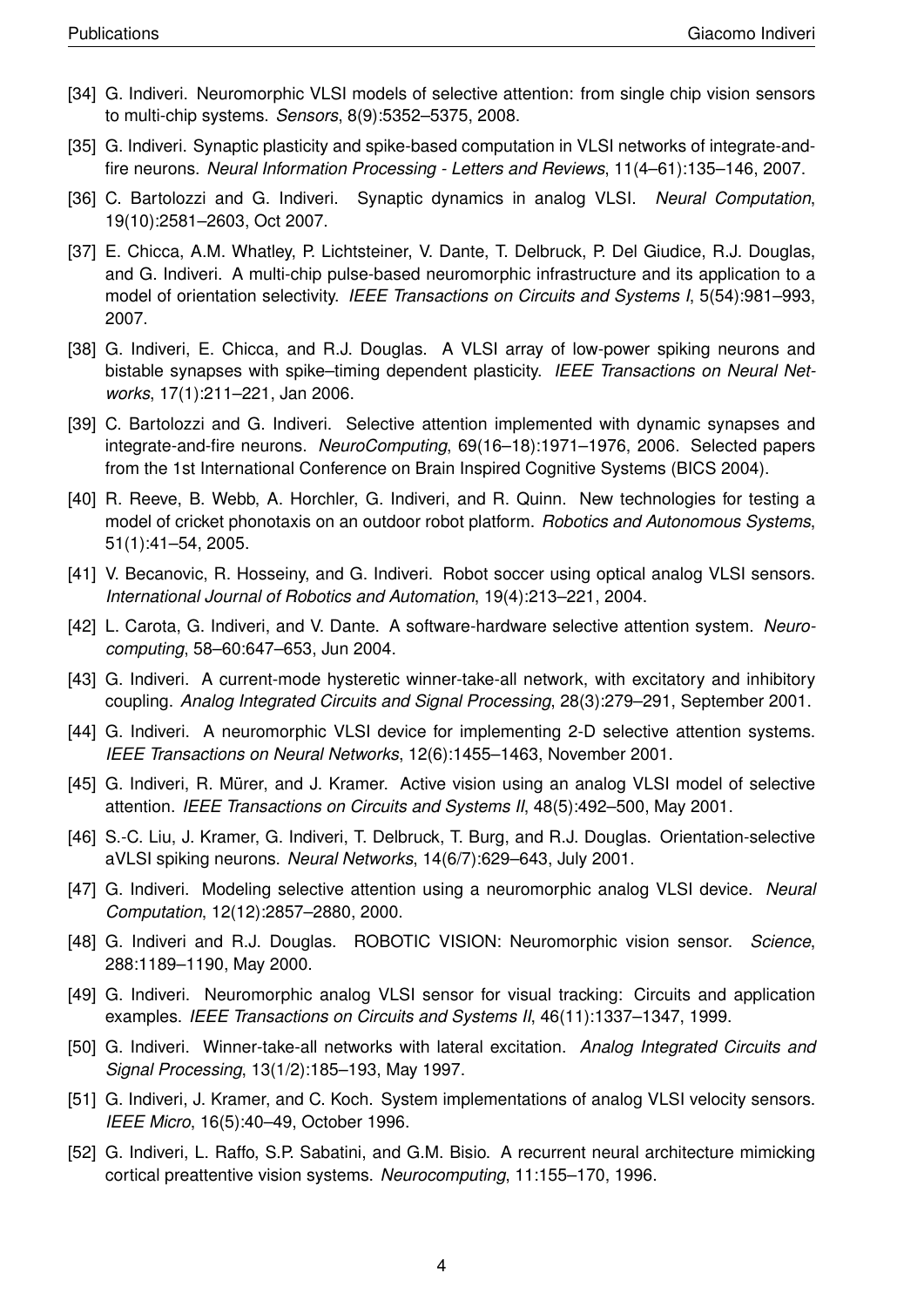- [53] R. Sarpeshkar, J. Kramer, G. Indiveri, and C. Koch. Analog VLSI architectures for motion processing: from fundamental limits to system applications. *Proceedings of the IEEE*, 84(7):969– 987, July 1996.
- [54] G. Indiveri, L. Raffo, S.P. Sabatini, and G.M. Bisio. A neuromorphic architecture for cortical multi-layer integration of early visual tasks. *Machine Vision and Applications*, 8:305–314, 1995.
- [55] L. Raffo, S.P. Sabatini, G. Indiveri, G. Nateri, and G.M. Bisio. A memory-based recurrent neural architecture for chips emulating cortical visual processing. *IEICE Transactions on Electronics*, E77-C(7):1065–1074, 1994.

#### **Conference peer-reviewed papers**

- [1] J. Binas, G. Indiveri, and M. Pfeiffer. Spiking analog VLSI neuron assemblies as constraint satisfaction problem solvers. In *International Symposium on Circuits and Systems, (ISCAS), 2016*, pages 2094–2097. IEEE, 2016.
- [2] H. Mostafa, C. Mayr, and G. Indiveri. Beyond spike-timing dependent plasticity in memristor crossbar arrays. In *International Symposium on Circuits and Systems, (ISCAS), 2016*, pages 926–929. IEEE, 2016.
- [3] D. Sumislawska, N. Qiao, M. Pfeiffer, and G. Indiveri. Wide dynamic range weights and biologically realistic synaptic dynamics for spike-based learning circuits. In *International Symposium on Circuits and Systems, (ISCAS), 2016*, pages 2491–2494. IEEE, 2016.
- [4] N. Qiao and G. Indiveri. Scaling mixed-signal neuromorphic processors to 28nm fd-soi technologies. In *Biomedical Circuits and Systems Conference, (BioCAS), 2016*, pages 552–555. IEEE, 2016.
- [5] N. Qiao and G. Indiveri. An auto-scaling wide dynamic range current to frequency converter for real-time monitoring of signals in neuromorphic systems. In *Biomedical Circuits and Systems Conference, (BioCAS), 2016*, pages 160–163. IEEE, 2016.
- [6] N. Qiao, C. Bartolozzi, and G. Indiveri. Automatic gain control of ultra-low leakage synaptic scaling homeostatic plasticity circuits. In *Biomedical Circuits and Systems Conference, (BioCAS), 2016*, pages 156–159. IEEE, 2016.
- [7] R. George, C. Mayr, G. Indiveri, and S. Vassanelli. Event-based softcore processor in a biohybrid setup applied to structural plasticity. In *Event-based Control, Communication, and Signal Processing (EBCCSP), 2015 International Conference on*, pages 1–4, June 2015.
- [8] F. Boi, F. Diotalevi, F. Stefanini, G. Indiveri, C. Bartolozzi, and A. Vato. A modular configurable system for closed-loop bidirectional brain-machine interfaces. In *Neural Engineering (NER), 2015 7th International IEEE/EMBS Conference on*, pages 198–201, April 2015.
- [9] F. Corradi, H. You, M. Giulioni, and G. Indiveri. Decision making and perceptual bistability in spike-based neuromorphic VLSI systems. In *International Symposium on Circuits and Systems (ISCAS), 2015*, pages 2708–2711. IEEE, 2015.
- [10] J. Binas, G. Indiveri, and M. Pfeiffer. Local structure helps learning optimized automata in recurrent neural networks. In *International Joint Conference on Neural Networks, (IJCNN) 2015*, pages 1–7. IEEE, 2015.
- [11] F. Corradi, C. Eliasmith, and G. Indiveri. Mapping arbitrary mathematical functions and dynamical systems to neuromorphic VLSI circuits for spike-based neural computation. In *International Symposium on Circuits and Systems, (ISCAS), 2014*, pages 269–272. IEEE, 2014.
- [12] E. Donati, F. Corradi, C Stefanini, and G. Indiveri. A spiking implementation of the lamprey's central pattern generator in neuromorphic VLSI. In *Biomedical Circuits and Systems Conference (BioCAS)*, pages 512–515. IEEE, Oct 2014.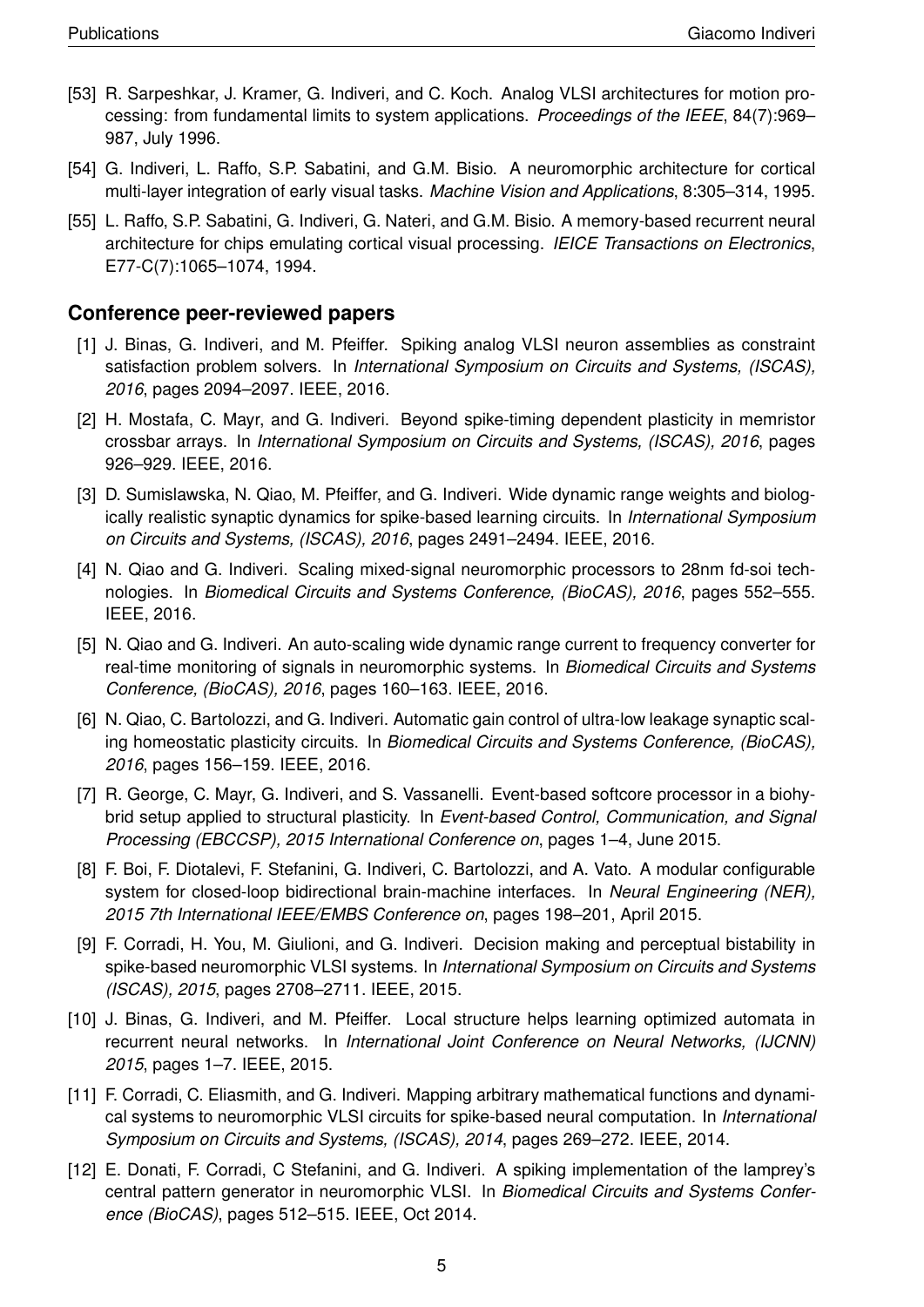- [13] N.K. Mandloi, C. Bartolozzi, and G. Indiveri. Smart motion sensing for autonomous robots. In *Biomedical Circuits and Systems Conference (BioCAS)*, pages 520–523. IEEE, Oct 2014.
- [14] H. Mostafa, F. Corradi, F. Stefanini, and G. Indiveri. A hybrid analog/digital spike-timing dependent plasticity learning circuit for neuromorphic VLSI multi-neuron architectures. In *International Symposium on Circuits and Systems, (ISCAS), 2014*, pages 854–857. IEEE, 2014.
- [15] F. Corradi, D. Bontrager, and G. Indiveri. Toward neuromorphic intelligent brain-machine interfaces: An event-based neural recording and processing system. In *Biomedical Circuits and Systems Conference (BioCAS)*, pages 584–587. IEEE, Oct 2014.
- [16] G. Rovere, N. Qiao, C. Bartolozzi, and G. Indiveri. Ultra low leakage synaptic scaling circuits for implementing homeostatic plasticity in neuromorphic architectures. In *International Symposium on Circuits and Systems, (ISCAS), 2014*, pages 2073–2076. IEEE, 2014.
- [17] M. Rahimi Azghadi, S. Moradi, and G. Indiveri. Programmable neuromorphic circuits for spikebased neural dynamics. In *New Circuits and Systems Conference, (NEWCAS) 2013*, pages 1–4, Paris, France, 2013. IEEE.
- [18] H. Mostafa, F. Corradi, M. Osswald, and G. Indiveri. Automated synthesis of asynchronous event-based interfaces for neuromorphic systems. In *Circuit Theory and Design, (ECCTD) 2013 European Conference on*, pages 1–4. IEEE, 2013.
- [19] H. Mostafa, L. K. Müller, and G. Indiveri. Recurrent networks of coupled Winner-Take-All oscillators for solving constraint satisfaction problems. In C.J.C. Burges, L. Bottou, M. Welling, Z. Ghahramani, and K.Q. Weinberger, editors, *Advances in Neural Information Processing Systems (NIPS)*, volume 26, pages 719–727, 2013.
- [20] S. Moradi, N. Imam, R. Manohar, and G. Indiveri. A memory-efficient routing method for largescale spiking neural networks. In *Circuit Theory and Design, (ECCTD), 2013 European Conference on*, pages 1–4. IEEE, 2013.
- [21] G. Passetti, F. Corradi, M. Raglianti, D. Zambrano, C. Laschi, and G. Indiveri. Implementation of a neuromorphic vestibular sensor with analog VLSI neurons. In *Biomedical Circuits and Systems Conference, (BioCAS), 2013*, pages 174–177. IEEE, Oct. 2013.
- [22] S. Sheik, M. Pfeiffer, F. Stefanini, and G. Indiveri. Spatio-temporal spike pattern classification in neuromorphic systems. In *Biomimetic and Biohybrid Systems*, pages 262–273. Springer, 2013.
- [23] E. Neftci, B. Toth, G. Indiveri, and H. Abarbanel. Dynamic state and parameter estimation applied to neuromorphic systems. *Neural Computation*, 24(7):1669–1694, July 2012.
- [24] D. Corneil, D. Sonnleithner, E. Neftci, E. Chicca, M. Cook, G. Indiveri, and R. Douglas. Realtime inference in a VLSI spiking neural network. In *International Symposium on Circuits and Systems, (ISCAS), 2012*, pages 2425–2428. IEEE, 2012.
- [25] D. Corneil, D. Sonnleithner, E. Neftci, E. Chicca, M. Cook, G. Indiveri, and R. Douglas. Function approximation with uncertainty propagation in a VLSI spiking neural network. In *International Joint Conference on Neural Networks, IJCNN 2012*, pages 2990–2996. IEEE, 2012.
- [26] S. Sheik, E. Chicca, and G. Indiveri. Exploiting device mismatch in neuromorphic VLSI systems to implement axonal delays. In *International Joint Conference on Neural Networks, (IJCNN) 2012*, pages 1940–1945. IEEE, 2012.
- [27] K. Dhoble, N. Nuntalid, G. Indiveri, and N. Kasabov. Online spatio-temporal pattern recognition with evolving spiking neural networks utilising address event representation, rank order, and temporal spike learning. In *International Joint Conference on Neural Networks, IJCNN 2012*, pages 554–560. IEEE, 2012.
- [28] S. Moradi and G. Indiveri. A VLSI network of spiking neurons with an asynchronous static random access memory. In *Biomedical Circuits and Systems Conference (BioCAS), 2011*, pages 277–280. IEEE, November 2011.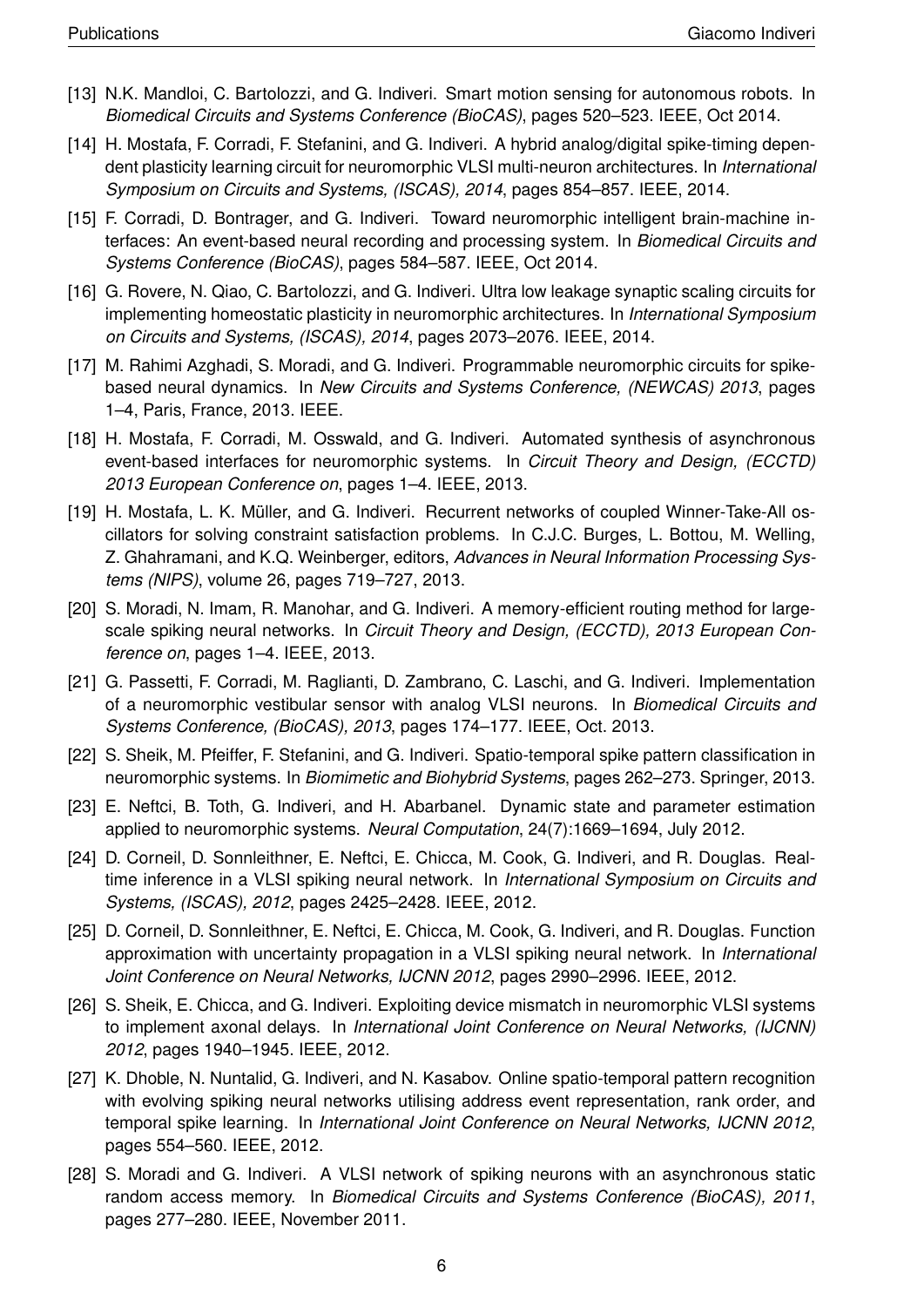- [29] C. Bartolozzi, C. Clercq, N. Mandloi, F. Rea, G. Indiveri, D. Fasnacht, G. Metta, M. Hofstätter, and R.B. Benosman. emorph: Towards neuromorphic robotic vision. volume 7, pages 163– 165, 2011. Proceedings of the 2nd European Future Technologies Conference and Exhibition 2011 (FET 11).
- [30] C. Bartolozzi, N.K. Mandloi, and G. Indiveri. Attentive motion sensor for mobile robotic applications. In *International Symposium on Circuits and Systems, (ISCAS), 2011*, pages 2813–2816. IEEE, May 2011.
- [31] C. Bartolozzi, F. Rea, C. Clercq, M. Hofstätter, D.B. Fasnacht, G. Indiveri, and G. Metta. Embedded neuromorphic vision for humanoid robots. In *IEEE Computer Society Conference on Computer Vision and Pattern Recognition Workshops (CVPRW)*, pages 129–135. IEEE, June 2011.
- [32] D. Sonnleithner and G. Indiveri. Active vision driven by a neuromorphic selective attention system. In *Proc. of International Symposium on Autonomous Minirobots for Research and Edutainment, AMiRE 2011*, pages 1–10, May 2011.
- [33] D. Sonnleithner and G. Indiveri. A neuromorphic saliency-map based active vision system. In *Conference on Information Sciences and Systems, CISS 2011*, pages 1–6, Johns Hopkins University, March 2011.
- [34] D.B. Fasnacht and G. Indiveri. A PCI based high-fanout AER mapper with 2 GiB RAM look-up table, 0.8 µs latency and 66 MHz output event-rate. In *Conference on Information Sciences and Systems, CISS 2011*, pages 1–6, Johns Hopkins University, March 2011.
- [35] S. Sheik, F. Stefanini, E. Neftci, E. Chicca, and G. Indiveri. Systematic configuration and automatic tuning of neuromorphic systems. In *International Symposium on Circuits and Systems, (ISCAS), 2011*, pages 873–876. IEEE, May 2011.
- [36] P. Abshire, A. Bermak, R. Berner, G. Cauwenberghs, S. Chen, J.B. Christen, T. Constandinou, E. Culurciello, M. Dandin, T. Datta, T. Delbruck, P. Dudek, A. Eftekhar, R. Etienne-Cummings, G. Indiveri, M.K. Law, B. Linares-Barranco, J. Tapson, W. Tang, and Y. Zhai. Confession session: Learning from others mistakes. In *International Symposium on Circuits and Systems, (ISCAS), 2011*, pages 1149–1162. IEEE, May 2011.
- [37] E. Neftci and G. Indiveri. A device mismatch compensation method for VLSI spiking neural networks. In *Biomedical Circuits and Systems Conference (BioCAS), 2010*, pages 262–265. IEEE, 2010.
- [38] R. Mill, S. Sheik, G. Indiveri, and S. Denham. A model of stimulus-specific adaptation in neuromorphic aVLSI. In *Biomedical Circuits and Systems Conference (BioCAS), 2010*, pages 266–269. IEEE, 2010.
- [39] S. Mitra, G. Indiveri, and R. Etienne-Cummings. Synthesis of log-domain integrators for silicon synapses with global parametric control. In *International Symposium on Circuits and Systems, (ISCAS), 2010*, pages 97–100, Paris, France, 2010. IEEE, IEEE.
- [40] G. Indiveri, F. Stefanini, and E. Chicca. Spike-based learning with a generalized integrate and fire silicon neuron. In *International Symposium on Circuits and Systems, (ISCAS), 2010*, pages 1951–1954, Paris, France, 2010. IEEE.
- [41] E. Neftci, E. Chicca, M. Cook, G. Indiveri, and R.J. Douglas. State-dependent sensory processing in networks of VLSI spiking neurons. In *International Symposium on Circuits and Systems, (ISCAS), 2010*, pages 2789–2792, Paris, France, 2010. IEEE.
- [42] G. Orchard, C. Bartolozzi, and G. Indiveri. Applying neuromorphic vision sensors to planetary landing tasks. In *Biomedical Circuits and Systems Conference, (BioCAS), 2009*, pages 201– 204. IEEE, Nov. 2009.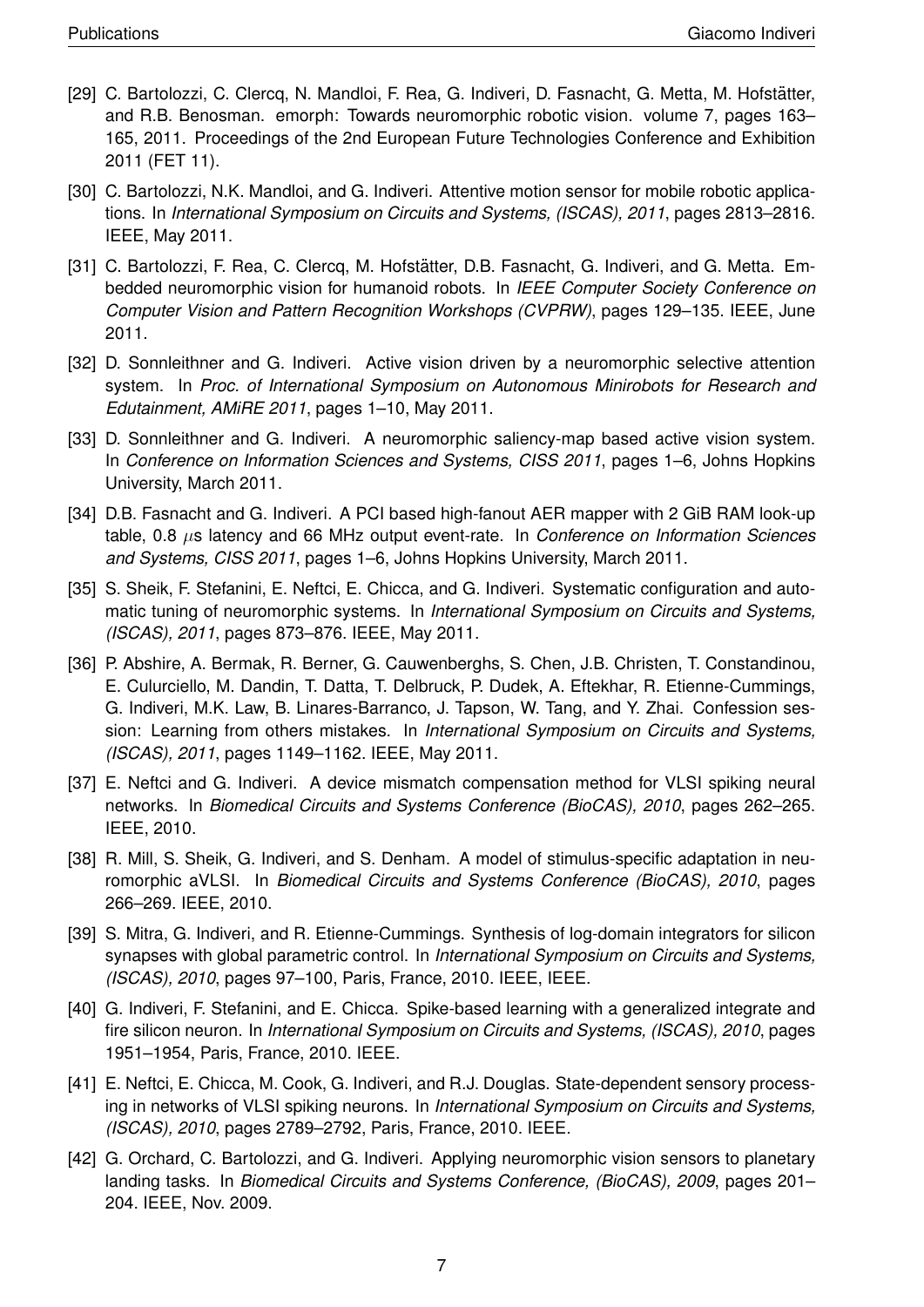- [43] P. Livi and G. Indiveri. A current-mode conductance-based silicon neuron for address-event neuromorphic systems. In *International Symposium on Circuits and Systems, (ISCAS), 2009*, pages 2898–2901. IEEE, May 2009.
- [44] C. Bartolozzi, O. Nikolayeva, and G. Indiveri. Implementing homeostatic plasticity in VLSI networks of spiking neurons. In *International Conference on Electronics, Circuits, and Systems, ICECS 2008*, pages 682–685. IEEE, 2008.
- [45] M. Giulioni, P. Camilleri, V. Dante, D. Badoni, G. Indiveri, J. Braun, and P. Del Giudice. A VLSI network of spiking neurons with plastic fully configurable "stop-learning" synapses. In *International Conference on Electronics, Circuits, and Systems, ICECS 2008*, pages 678–681. IEEE, 2008.
- [46] D.B. Fasnacht, A.M. Whatley, and G. Indiveri. A serial communication infrastructure for multichip address event system. In *International Symposium on Circuits and Systems, (ISCAS), 2008*, pages 648–651. IEEE, May 2008.
- [47] E. Neftci, E. Chicca, G. Indiveri, J.-J. Slotine, and R.J. Douglas. Contraction properties of VLSI cooperative competitive neural networks of spiking neurons. In J.C. Platt, D. Koller, Y. Singer, and S. Roweis, editors, *Advances in Neural Information Processing Systems (NIPS)*, volume 20, pages 1073–1080, Cambridge (MA), 2008. MIT Press.
- [48] S. Mitra, G. Indiveri, and S. Fusi. Learning to classify complex patterns using a VLSI network of spiking neurons. In J.C. Platt, D. Koller, Y. Singer, and S. Roweis, editors, *Advances in Neural Information Processing Systems (NIPS)*, volume 20, pages 1009–1016, Cambridge (MA), 2008. MIT Press.
- [49] S. Mitra, G. Indiveri, and S. Fusi. Robust classification of correlated patterns with a neuromorphic VLSI network of spiking neurons. In *Biomedical Circuits and Systems Conference, (BioCAS), 2007*, pages 87–90. IEEE, 2007.
- [50] H.-P. Wang, E. Chicca, G. Indiveri, and T.J. Sejnowski. Reliable computation in noisy backgrounds using real-time neuromorphic hardware. In *Biomedical Circuits and Systems Conference, (BioCAS), 2007*, pages 71–74. IEEE, 2007.
- [51] P. Camilleri, M. Giulioni, V. Dante, D. Badoni, G. Indiveri, B. Michaelis, J. Braun, and P. Del Giudice. A neuromorphic aVLSI network chip with configurable plastic synapses. In *Hybrid Intelligent Systems, 2007, HIS 2007*, pages 296–301, Los Alamitos, CA, USA, 2007. IEEE Computer Society. (Best paper award).
- [52] G. Indiveri and S. Fusi. Spike-based learning in VLSI networks of integrate-and-fire neurons. In *International Symposium on Circuits and Systems, (ISCAS), 2007*, pages 3371–3374. IEEE, 2007.
- [53] E. Chicca, G. Indiveri, and R.J. Douglas. Context dependent amplification of both rate and event-correlation in a VLSI network of spiking neurons. In B. Schölkopf, J.C. Platt, and T. Hofmann, editors, *Advances in Neural Information Processing Systems (NIPS)*, volume 19, pages 257–264, Cambridge, MA, USA, Dec 2007. Neural Information Processing Systems Foundation, MIT Press.
- [54] C. Bartolozzi and G. Indiveri. A selective attention multi–chip system with dynamic synapses and spiking neurons. In B. Schölkopf, J.C. Platt, and T. Hofmann, editors, Advances in Neural *Information Processing Systems (NIPS)*, volume 19, pages 113–120, Cambridge, MA, USA, Dec 2007. Neural Information Processing Systems Foundation, MIT Press.
- [55] C. Bartolozzi, S. Mitra, and G. Indiveri. An ultra low power current–mode filter for neuromorphic systems and biomedical signal processing. In *Biomedical Circuits and Systems Conference, (BioCAS), 2006*, pages 130–133. IEEE, 2006.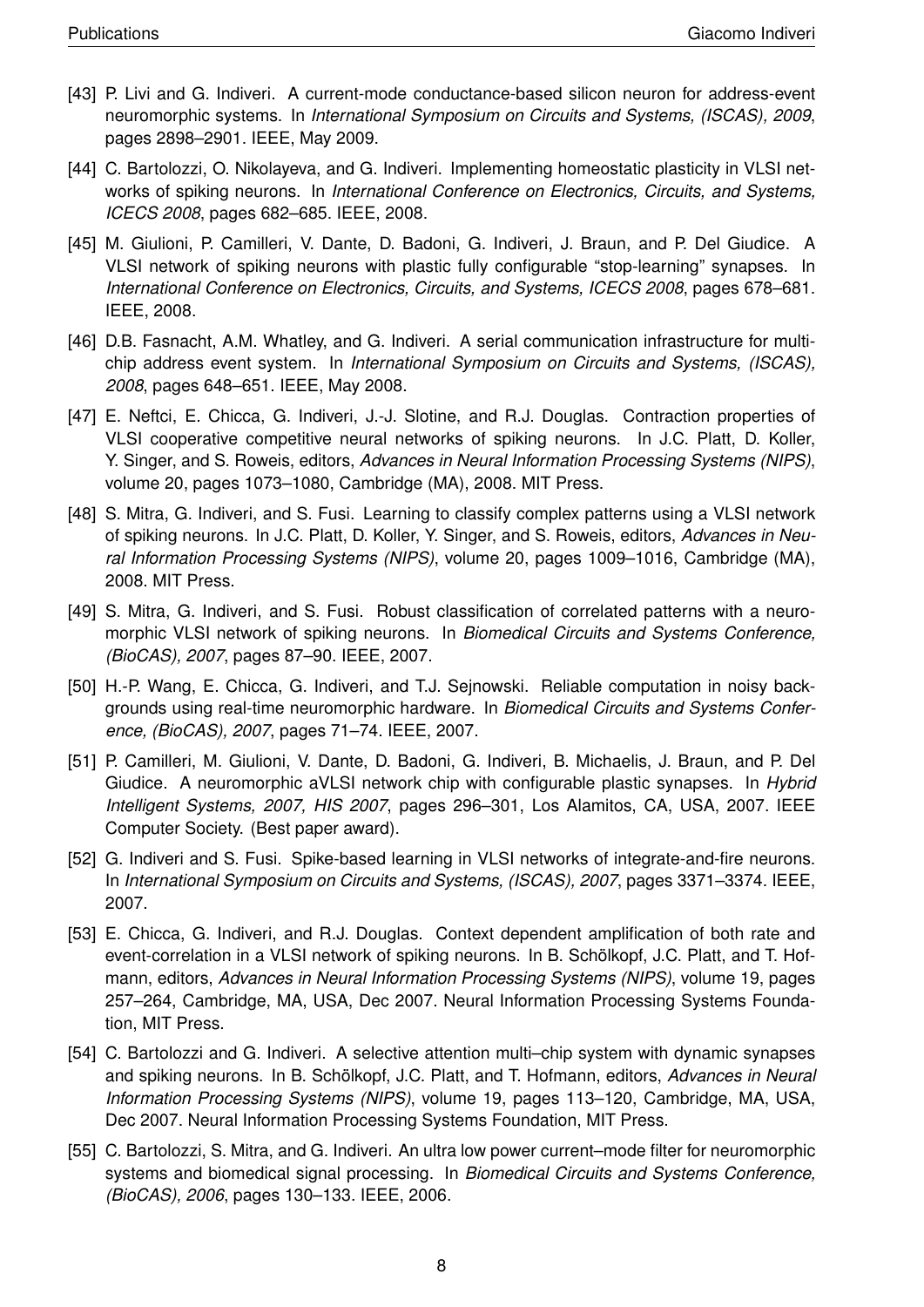- [56] C. Bartolozzi and G. Indiveri. Silicon synaptic homeostasis. In *Brain Inspired Cognitive Systems, BICS 2006*, pages 1–4, October 2006.
- [57] S. Mitra, S. Fusi, and G. Indiveri. A VLSI spike-driven dynamic synapse which learns only when necessary. In *International Symposium on Circuits and Systems, (ISCAS), 2006*, pages 2777–2780. IEEE, May 2006.
- [58] E. Chicca, P. Lichtsteiner, T. Delbruck, G. Indiveri, and R.J. Douglas. Modeling orientation selectivity using a neuromorphic multi-chip system. In *International Symposium on Circuits and Systems, (ISCAS), 2006*, pages 1235–1238. IEEE, 2006.
- [59] S. Mitra and G. Indiveri. A low-power dual-threshold comparator for neuromorphic systems. In *2005 PhD Research in Microelectronics and Electronics*, volume 2, pages 402–405, Lausanne, Jul 2005. IEEE.
- [60] C. Hofstoetter, M. Gil, K. Eng, G. Indiveri, M. Mintz, J. Kramer, and P.F. M.J. Verschure. The cerebellum chip: an analog VLSI implementation of a cerebellar model of classical conditioning. In Lawrence K. Saul, Yair Weiss, and Léon Bottou, editors, *Advances in Neural Information Processing Systems (NIPS)*, volume 17, pages 577–584, Cambridge, MA, USA, 2005. MIT Press.
- [61] D.R. Muir, G. Indiveri, and R.J. Douglas. Form specifies function: Robust spike-based computation in analog VLSI without precise synaptic weights. In *International Symposium on Circuits and Systems, (ISCAS), 2005*, pages 5150–5153. IEEE, May 2005.
- [62] V. Becanovic, R. Hosseiny, and G. Indiveri. Object tracking using multiple neuromorphic vision sensors. In D. Nardi et al. et al., editor, *Proc. Robocup 2004*, LNAI 3276, pages 426–433, Berlin Heidelberg, 2005. Springer-Verlag.
- [63] C. Bartolozzi and G. Indiveri. A neuromorphic selective attention architecture with dynamic synapses and integrate-and-fire neurons. In *Brain Inspired Cognitive Systems, BICS 2004*, volume BIS2.2, pages 1–6, Aug 2004.
- [64] D. Ben Dayan Rubin, E. Chicca, and G. Indiveri. Firing proprieties of an adaptive analog VLSI neuron. In *Proceedings of Bio-ADIT 2004 , Lausanne*, LNCS, pages pp.314–327, 2004.
- [65] E. Chicca, G. Indiveri, and R.J. Douglas. An event based VLSI network of integrate-and-fire neurons. In *International Symposium on Circuits and Systems, (ISCAS), 2004*, pages V-357– V-360. IEEE, 2004.
- [66] G. Indiveri, E. Chicca, and R.J. Douglas. A VLSI reconfigurable network of integrate-and-fire neurons with spike-based learning synapses. In *Proceedings of 12th European Symposium on Artificial Neural Networks (ESANN04)*, pages 405–410, 2004.
- [67] G. Indiveri. Neuromorphic selective attention systems. In *International Symposium on Circuits and Systems, (ISCAS), 2003*, volume III, pages 770–773. IEEE, May 2003.
- [68] G. Indiveri. A low-power adaptive integrate-and-fire neuron circuit. In *International Symposium on Circuits and Systems, (ISCAS), 2003*, volume IV, pages 820–823. IEEE, May 2003.
- [69] E. Chicca, G. Indiveri, and R.J. Douglas. An adaptive silicon synapse. In *International Symposium on Circuits and Systems, (ISCAS), 2003*, pages I–81–I–84. IEEE, May 2003.
- [70] G. Indiveri. Neuromorphic bistable VLSI synapses with spike-timing-dependent plasticity. In *Advances in Neural Information Processing Systems (NIPS)*, volume 15, pages 1091–1098, Cambridge, MA, USA, December 2003. MIT Press.
- [71] G. Indiveri, P. Oswald, and J. Kramer. An adaptive visual tracking sensor with a hysteretic winner-take-all network. In *International Symposium on Circuits and Systems, (ISCAS), 2002*, pages 324–327. IEEE, May 2002.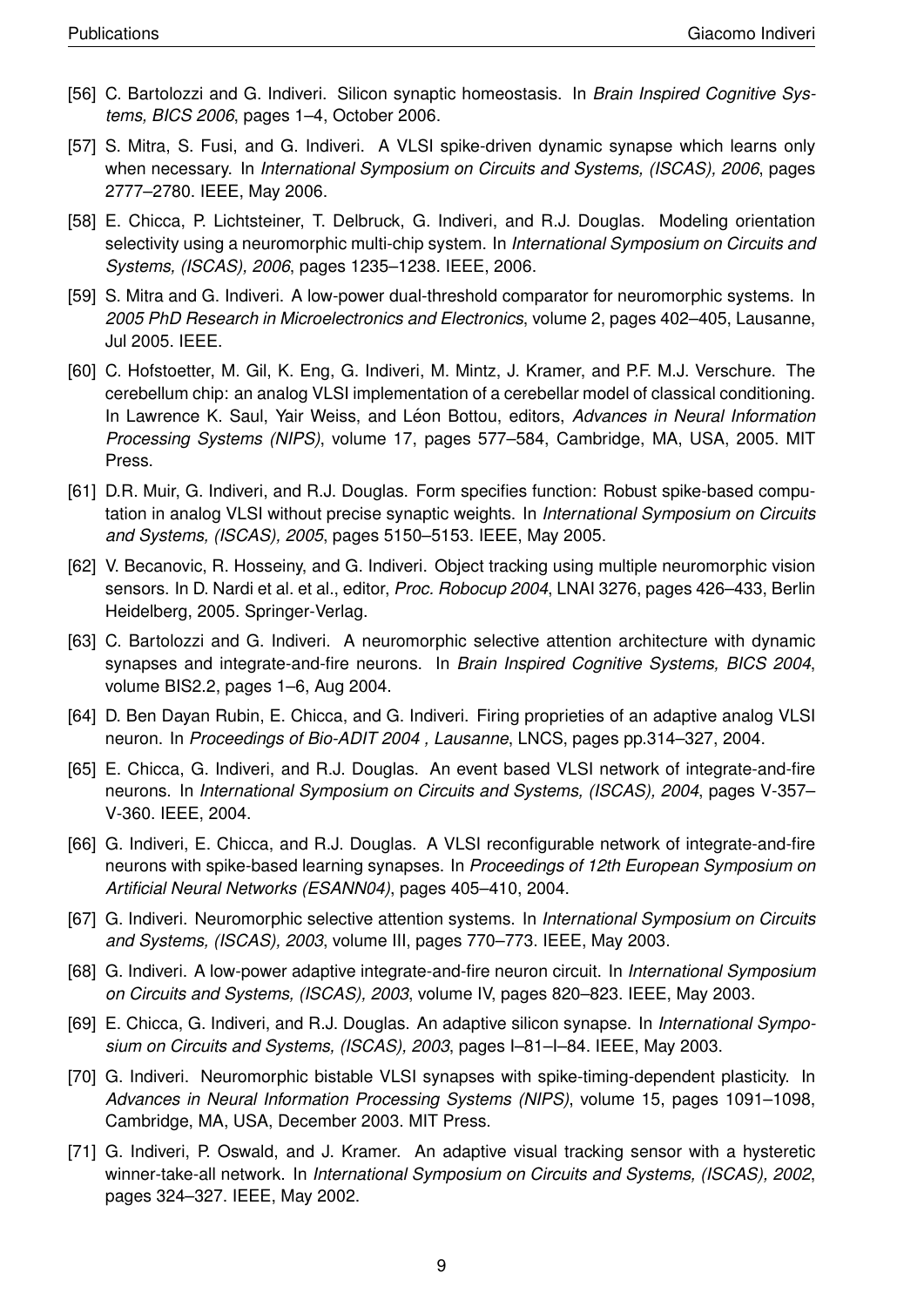- [72] G. Indiveri, T. Horiuchi, E. Niebur, and R.J. Douglas. A competitive network of spiking VLSI neurons. In F. Rattay, editor, *World Congress on Neuroinformatics*, ARGESIM Report no. 20, pages 443–455, Vienna, 2001. ARGESIM / ASIM - Verlag.
- [73] S.-C. Liu, J. Kramer, G. Indiveri, T. Delbruck, and R.J. Douglas. Orientation-selective aVLSI spiking neurons. In *Advances in Neural Information Processing Systems (NIPS)*, volume 14, pages 1107–1114, Vancouver, Canada, Dec 2001.
- [74] G. Indiveri. Computation in neuromorphic analog VLSI systems. In *12th Italian Workshop on Neural Networks. WIRN 2001*, pages 3–19, Vietri (SA), Italy, May 2001.
- [75] G. Indiveri. A 2D neuromorphic VLSI architecture for modeling selective attention. In S.-I. Amari, C.L. Giles, M. Gori, and V. Piuri, editors, *Proceedings of the IEEE-INNS-ENNS International Joint Conference on Neural Networks; (IJCNN) 2000*, volume IV, pages 208–213. IEEE Computer Society, 2000.
- [76] G. Indiveri, A.M. Whatley, and J. Kramer. A reconfigurable neuromorphic VLSI multi-chip system applied to visual motion computation. In *Proceedings of the Seventh International Conference on Microelectronics for Neural, Fuzzy and Bio-inspired Systems; Microneuro'99*, pages 37–44, Los Alamitos, CA, April 1999. IEEE Computer Society.
- [77] R. Mudra and G. Indiveri. A modular neuromorphic navigation system applied to line following and obstacle avoidance tasks. In A. Löffler, F. Mondada, and U. Rückert, editors, *Experiments* with the Mini-Robot Khepera, volume 64 of *Proceedings of the 1<sup>st</sup> International Khepera Workshop*, pages 99–108, Paderborn, December 1999.
- [78] J. Kramer and G. Indiveri. Neuromorphic vision sensors and preprocessors in system applications. In T.M. Bernard, editor, *Advanced Focal Plane Arrays and Electronic Cameras II*, volume 3410 of *Proc. SPIE*, pages 134–146, Bellingham, WA, May 1998. SPIE.
- [79] G. Indiveri. Neuromorphic systems for industrial applications. In *Proc.International Body Engineering Conference & Exposition*, Stuttgart, Germany, 1997.
- [80] G. Indiveri and P.F.M.J. Verschure. Autonomous vehicle guidance using analog VLSI neuromorphic sensors. In A. Germond M. Hasler W. Gerstner and J-D. Nicoud, editors, *Proceedings Artificial Neural Networks-ICANN97: Lausanne, Switzerland*, volume 1327 of *Lecture Notes in Computer Science. Berlin: Springer*, pages 811–816. Springer Verlag, 1997.
- [81] G. Indiveri, J. Kramer, and C. Koch. System implementations of analog VLSI velocity sensors. *IEEE Micro*, 16(5):40–49, October 1996.
- [82] G. Indiveri, J. Kramer, and C. Koch. Neuromorphic vision chips: intelligent sensors for industrial applications. In *Proc Advanced Microsystems for Automotive Applications*, Berlin, Germany, December 1996.
- [83] G. Indiveri, J. Kramer, and C. Koch. Parallel analog VLSI architectures for computation of heading direction and time-to-contact. In D.S. Touretzky, M.C. Mozer, and M.E. Hasselmo, editors, *Advances in Neural Information Processing Systems (NIPS)*, volume 8, pages 720– 726, Cambridge, MA, USA, September 1996. MIT Press.
- [84] J. Kramer, G. Indiveri, and C. Koch. Analog VLSI motion projects at Caltech. In T.M. Bernard, editor, *Advanced Focal Plane Arrays and Electronic Cameras*, volume 2950, pages 50–63, Bellingham, WA, October 1996. SPIE.
- [85] G. Indiveri, J. Kramer, and C. Koch. Analog VLSI architecture for computing heading direction. In *Intelligent Vehicles '95 Symposium*, pages 24–29, Piscataway, NJ, September 1995. IEEE Industrial Electronics Society, IEEE.
- [86] G. Indiveri and G.M. Bisio. Analog sbtheshold VLSI implementation of a neuromorphic model of the visual cortex for pre-attentive vision. In *Proceedings of the Fourth International Conference*